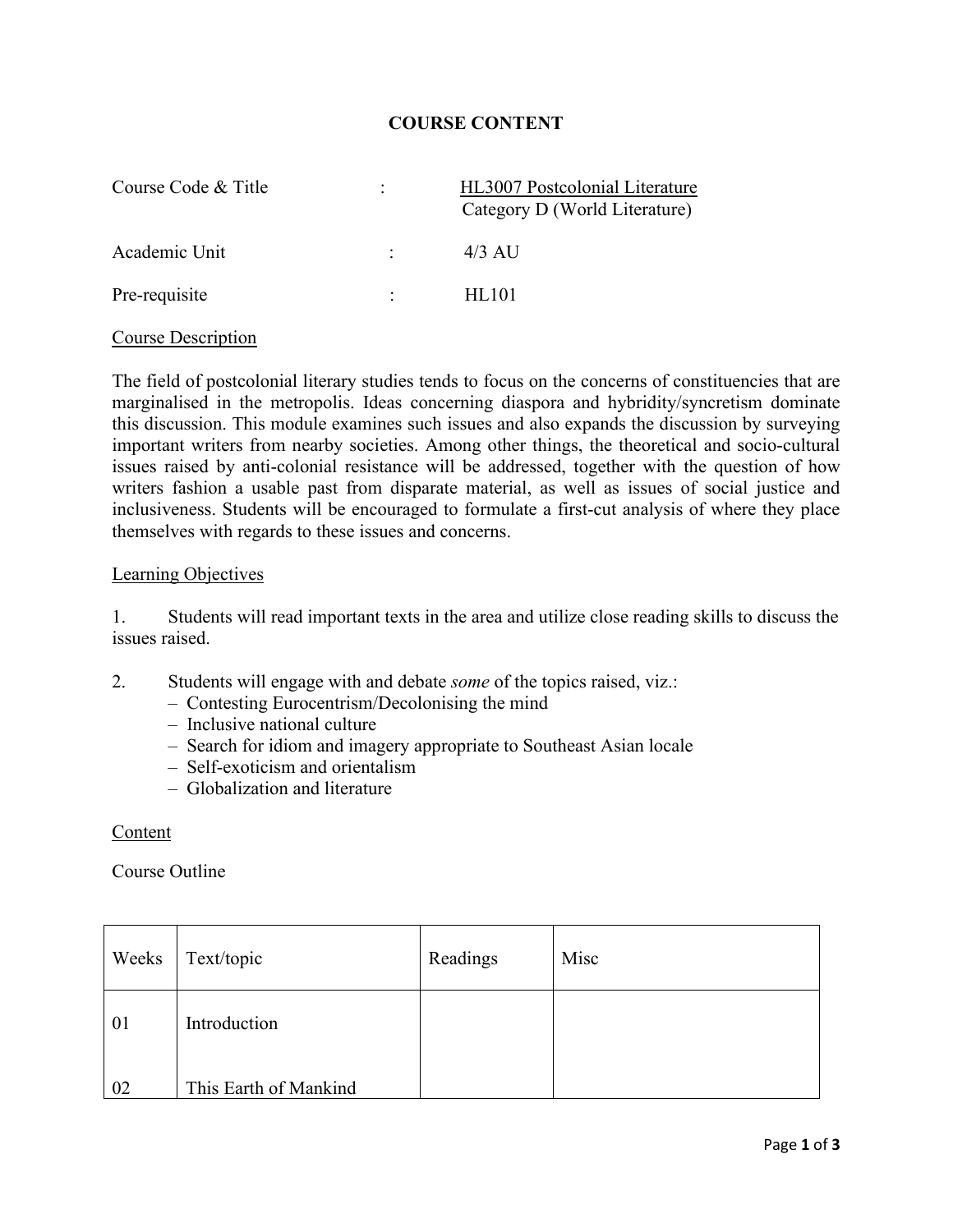| 03 | This Earth of Mankind     |  |
|----|---------------------------|--|
| 04 | Child of All Nations      |  |
| 05 | Child of All Nations      |  |
| 06 | Footsteps                 |  |
| 07 | Footsteps                 |  |
|    | <b>RECESS</b>             |  |
| 08 | The Pretenders            |  |
| 09 | The Pretenders            |  |
| 10 | Soy Sauce for Beginners   |  |
| 11 | Soy Sauce for Beginners   |  |
| 12 | <b>Essay Consultation</b> |  |
| 13 | Summary                   |  |

# Learning Outcome

Students will obtain a grounding in the sub-field as well as knowledge of its recurrent concerns and debates.

Student Assessment Students will be assessed by: